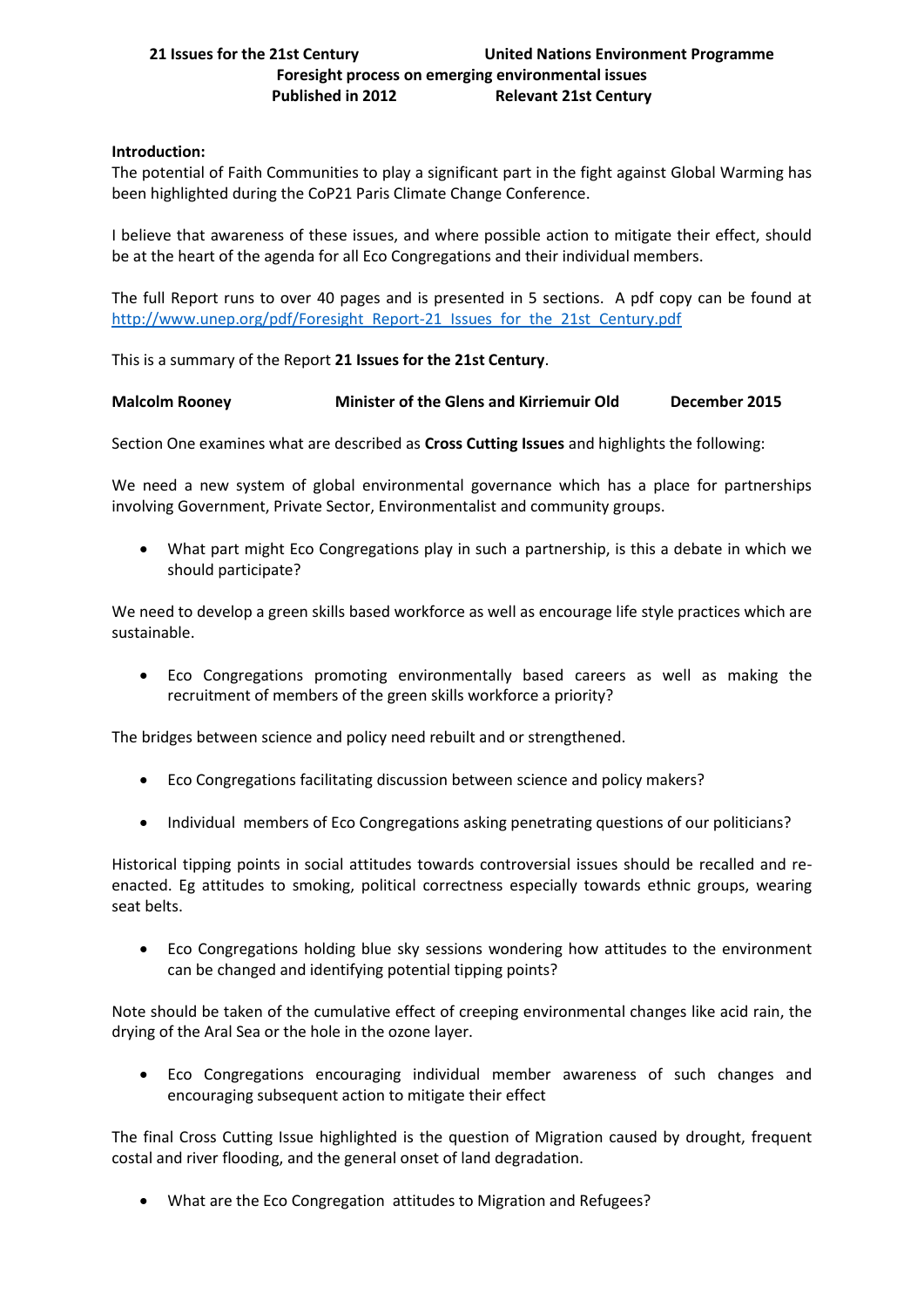Section Two focusses on **Food, Biodiversity and Land Issues** and highlights the following:

makes the point that although food security is a longstanding issue, a world of 9 Billion people needs to confront a new set of challenges such as climate change, competition for land from bioenergy production, heightened water scarcity, and possible shortfalls of phosphorus for fertilizer.

Food safety also faces new challenges from increasing disease transmission from animals to people and food contamination. There is an urgent need to increase the security and safety of the world's food supply by setting up more comprehensive early warning systems, supporting smallholder farmers, reducing food waste, and increasing agricultural efficiency.

It talks about Biodiversity and the linkages between biodiversity and other environmental issues (impact of climate change on ecosystems; interaction between ecosystems and the water cycle); and the other, the interrelationship between biodiversity and economics (valuation of ecosystem services; the place of biodiversity in underpinning economic activities).

And it highlights the importance of recognising the environmental quality within communities, towns and cities as well as being aware of the new rush for land in developing countries by both foreign and national investors

Implicit too, at a local level, is awareness of the change of use of agricultural land to commercial and housing activity.

- As members of Eco Congregations do we think about the sources of our foods and their sustainability?
- Are we concerned about the Global environmental impact involved in the production of our foods
- And how concerned are we about food waste? How much food do we waste?
- Members of Eco Congregations recognising this an issue and promoting projects to maintain that environmental quality
- Perhaps Eco Congregations could hear speakers about Biodiversity and at the same time look to their own local environments and their Biodiversity as well reflecting global issues like the rush for land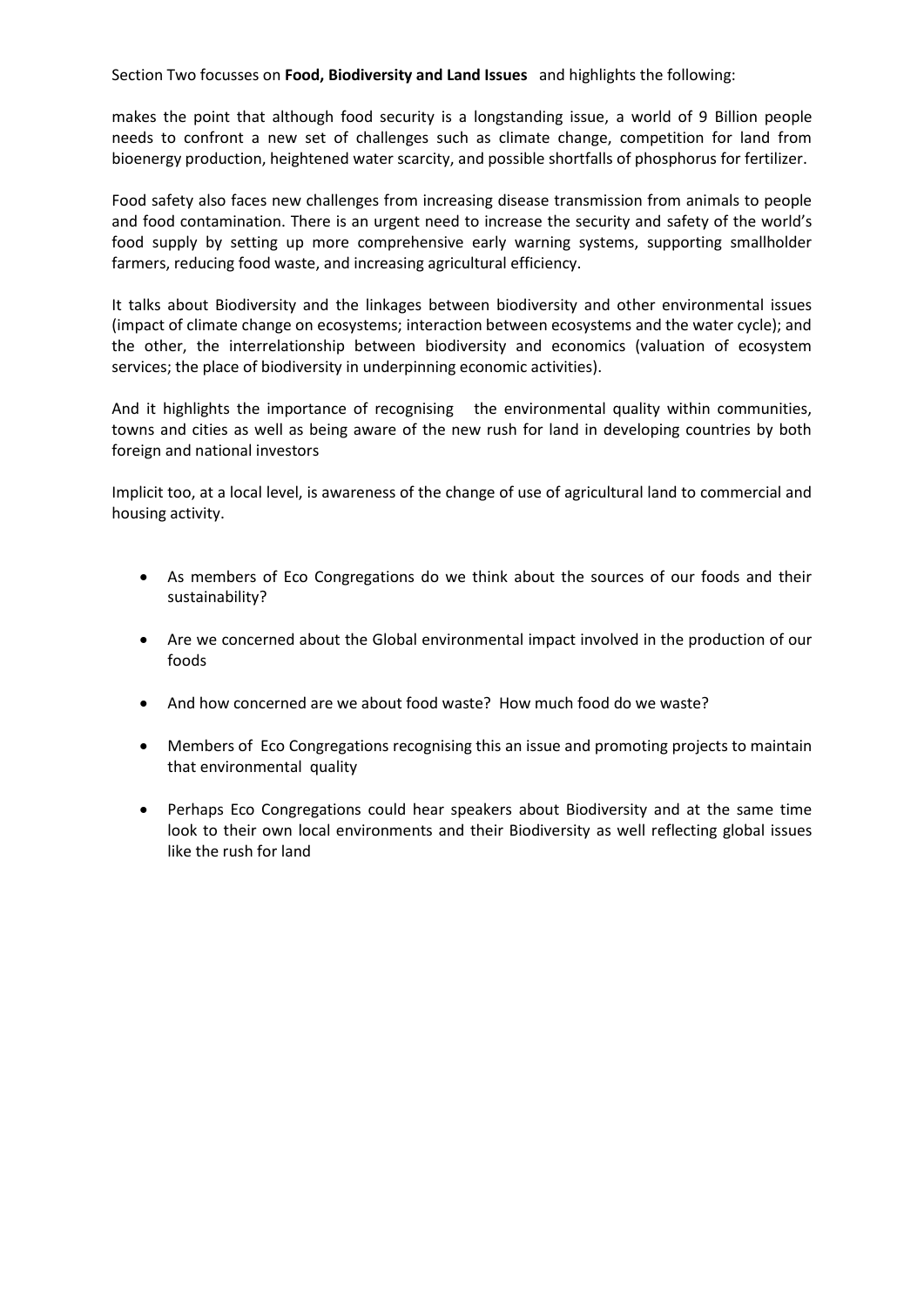## Section Three turns attention to **Freshwaters and Marine** Issues

This is perhaps a more technical issue but nonetheless one about which Rotarians should have an understanding because of increasing fresh water pressures in the Third World.

This section notes that recent scientific research has provided a new view on how water and land interact, locally to globally. For example, scientists now better understand the extent to which changes in land use profoundly affect downwind rainfall patterns, and have computed the huge volumes of water appropriated (transpired or evaporated) by society to produce rain fed crops ('blue' versus 'green' water flows). This new knowledge provides a new impetus for bringing water and land management closer together. The result could be a boost in water productivity and higher food production per litre of water, as well as new ways of maintaining the quality of water.

Water quality degradation, channel modifications, and overfishing are some of the factors posing a growing threat to the freshwater ecosystems and inland fisheries of developing countries.

Oceans provide many earth system functions including the regulation of climate and the hydrological cycle, as well as provide habitat for a rich diversity of organisms, and food, materials and energy for human use. But the oceanic environment is faced with increasing threats to its longterm integrity, including: acidification, overfishing, land and marine-based pollution, widespread habitat destruction, and the proliferation of invasive species. There is a growing presumption that the current approach to managing oceans will be unable to prevent a collapse of some oceanic systems. This is because, among other reasons, responsible bodies are dispersed across UN agencies. Reforms are needed and new forms of governance should be considered and evaluated, including the option of establishing a new coordinating body for integrated ocean governance.

Increased pressure from the exploitation of coastal resources is significantly affecting coastal ecosystems. Settlements, industries, agriculture, fisheries and trade are concentrated in coastal zones; hence sensitive and highly valuable coastal ecosystems are subjected to on-going degradation. Present management approaches are inadequate for halting the tide of degradation. Therefore, an adaptive governance approach is needed that involves the delegation of management, rights, and power in such a way that encourages the participation of all stakeholders.

- Eco Congregations might consider a discussion around bottled water and show the following You Tube Video ... [www.youtube.com/watch?v=Se12y9hSOM0](http://www.youtube.com/watch?v=Se12y9hSOM0)
- Perhaps Eco Congregations could make a donation to a Charity like Water Aid [as I am sure many do]
- Is the fish you eat from a sustainable fishery?
- There will be many Eco Congregations with costal footprints and so beach clean-ups seems an obvious idea but can there also be a focus on ways to avoid the clean-up need in the first place, perhaps involving local schools?
- Land-locked Eco Congregations may also wish to consider the quality and condition of the streams and rivers in their area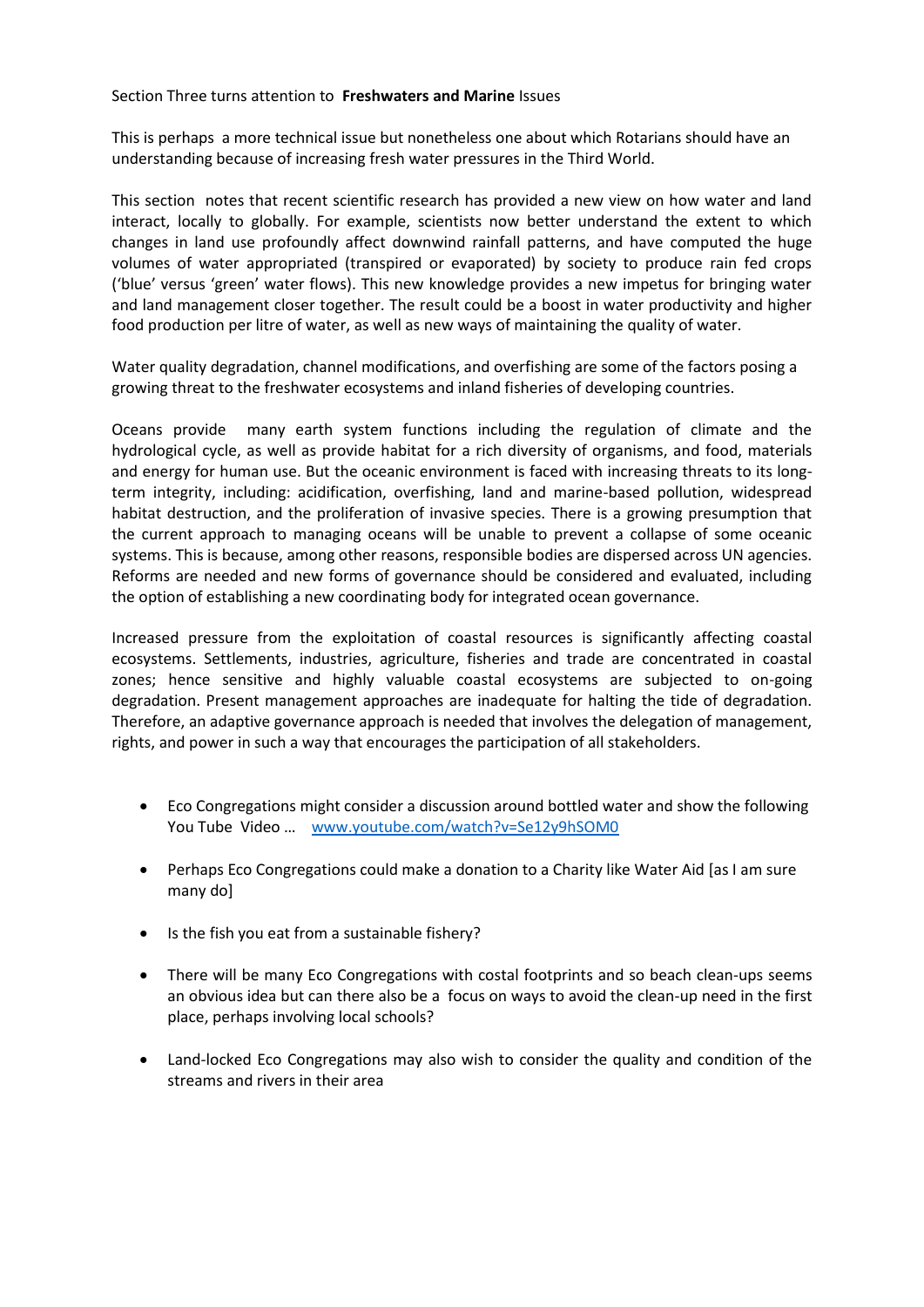#### Section Four moves the focus to **Climate Change Issues**

Here recognition is made of the fact that Climate Change mitigation and adaptation measures may have unintended consequences. For example, large scale wind farms may disrupt the migratory behaviour of birds; new massive sea walls will protect the populations but may also eliminate valuable natural wetlands; and large scale geoengineering schemes could have many unintended impacts. These potential negative side effects should be assessed, and then minimized or avoided in order to maintain support for climate policies.

A spate of new scientific studies have compared climate modelling results with observational evidence and confirmed the hypothesis that climate change could alter the frequency, strength and distribution of extreme events. For example, studies have linked global warming with increased risk of flooding in England and Wales; with increased summer rainfall variability in Southeast United States; and with the intensification of heavy precipitation events over much of the land area of the Northern Hemisphere. These new findings underscore the need to adapt to a changing frequency of extreme events, and suggest that 'medium term' early warning systems might be possible.

Also recent research shows that many glaciers are in retreat and some have an accelerating rate of melting. These changes pose threats to many people and ecosystems, especially in the Himalayas, Central Asia and Andes. Threats include the risk of flooding from the bursting of natural dams holding back glacial lakes, as well as the eventual decline of runoff during the dry season in some regions. A much better understanding of the hydrological consequences and economic and social impacts of glacier retreat is needed, and the development of adaptation strategies is equally urgent.

- This section, perhaps more than any other in the Report, must ask us to look at the causes of the need for mitigation and adaptation; why we have increasing extreme weather events; and why glaciers are melting [as well as the consequences of these melts].
- Do we need a Climate Change Health and Safety Check list to apply to our own life styles, and if we do, what should be in it?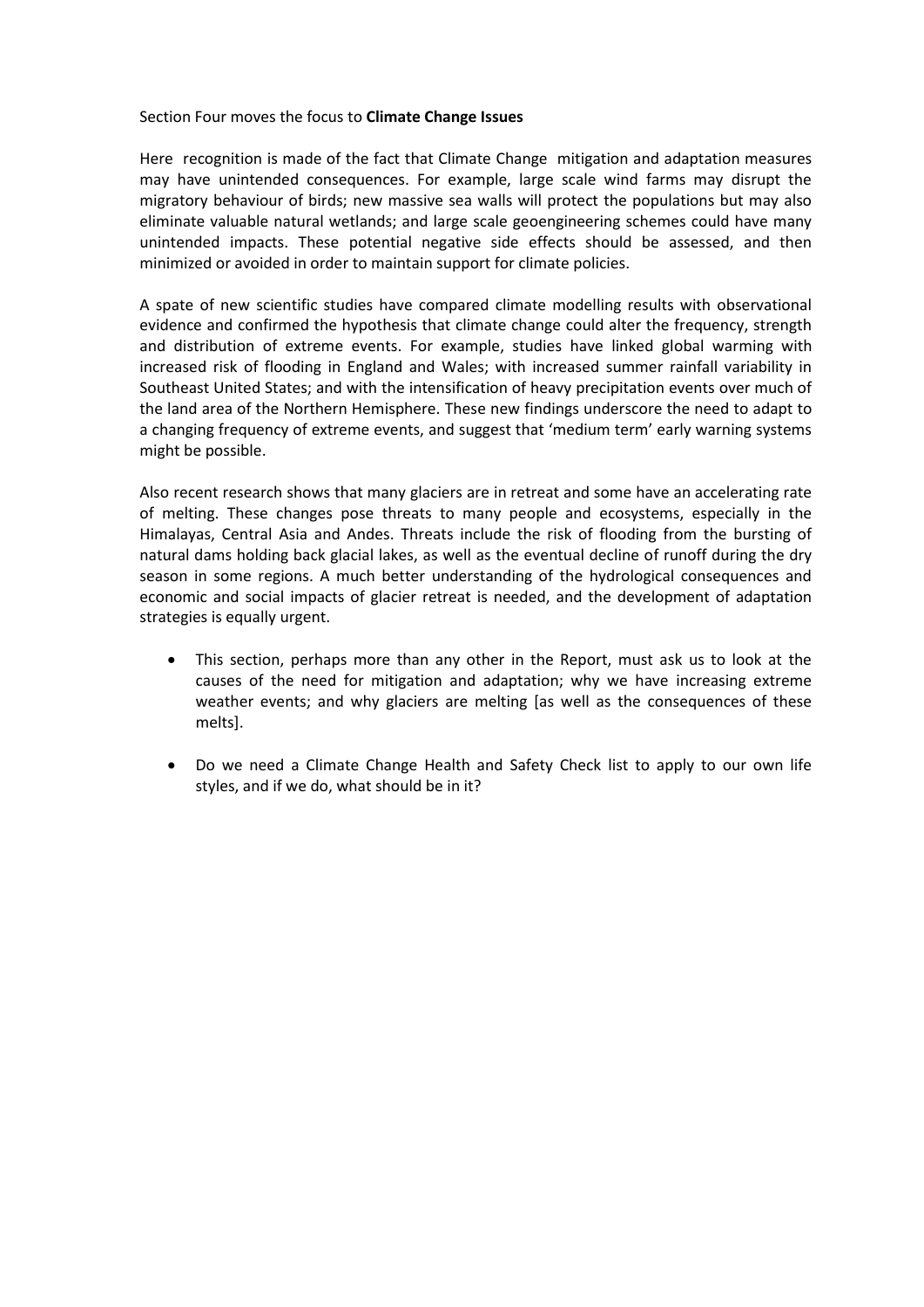## In the final section the spotlight falls on **Energy, Technology, and Waste Issues**

As the world seeks solutions to climate change, it looks increasingly towards renewable energy. But regardless of the large potential for renewable energy worldwide, this potential has not been realized due to many barriers. An important task is to identify the means to eliminate the economic, regulatory and institutional barriers to renewable energy that undermine its competitiveness with conventional energy sources

We are fixed in a pattern by which society first produces new technologies and chemicals and then ex post facto tries to evaluate the impacts of what it has produced. The latest examples are the questions raised by applications of synthetic biology and nanotechnology. With the accelerated pace by which novel technologies and chemicals are being deployed, a new approach should be considered by which their implications are systematically and comprehensively assessed before they reach the production phase with the aim to minimize their risks to society and nature. While this is happening in some parts of the world for some technologies and chemicals, it is worth making this a universal approach and this may require new forms of international governance.

Increased demand for high-tech and renewable energy equipment is contributing to a depletion of strategic minerals, including rare earth metals. This is compounded by planned obsolescence and other wasteful manufacturing habits. The increased exploitation of minerals is also causing greater waste management problems, in particular, the build-up of electronic wastes (e-wastes). A promising option is to maximize the recovery of metals and other materials from electronic and other waste streams (so called "waste mining").

Finally, recognition that many of the world's nuclear reactors are aging and will need to be decommissioned very soon. This is of concern because decommissioning is a major operation which produces large amounts of radioactive waste that need to be disposed of safely. There is an inadequate number of trained professionals to handle these operations, even though the number of plants needing decommissioning will at least double within the next 10 years. The Fukushima nuclear accident in March 2011 has further accelerated the plans of some countries to close their nuclear plants. International interventions, procedures, policies and cooperation are needed to minimize the potential danger posed by decommissioning activities to society and the environment.

- Are Eco Congregation members blocking renewable energy projects and if they are, where does that sit in the four way test?
- Could Eco Congregations place Technological Development [and its consequences] on their agendas?
- Are Eco Congregations seduced by planned obsolescence? For example if you have an i pad which version do you have and why?
- Should Eco Congregations know about rare elements and should they consider the implications of them running out and change their life styles accordingly
- Should Eco Congregations know where the electricity that they use comes from and have they considered the environmental impact of its generation?